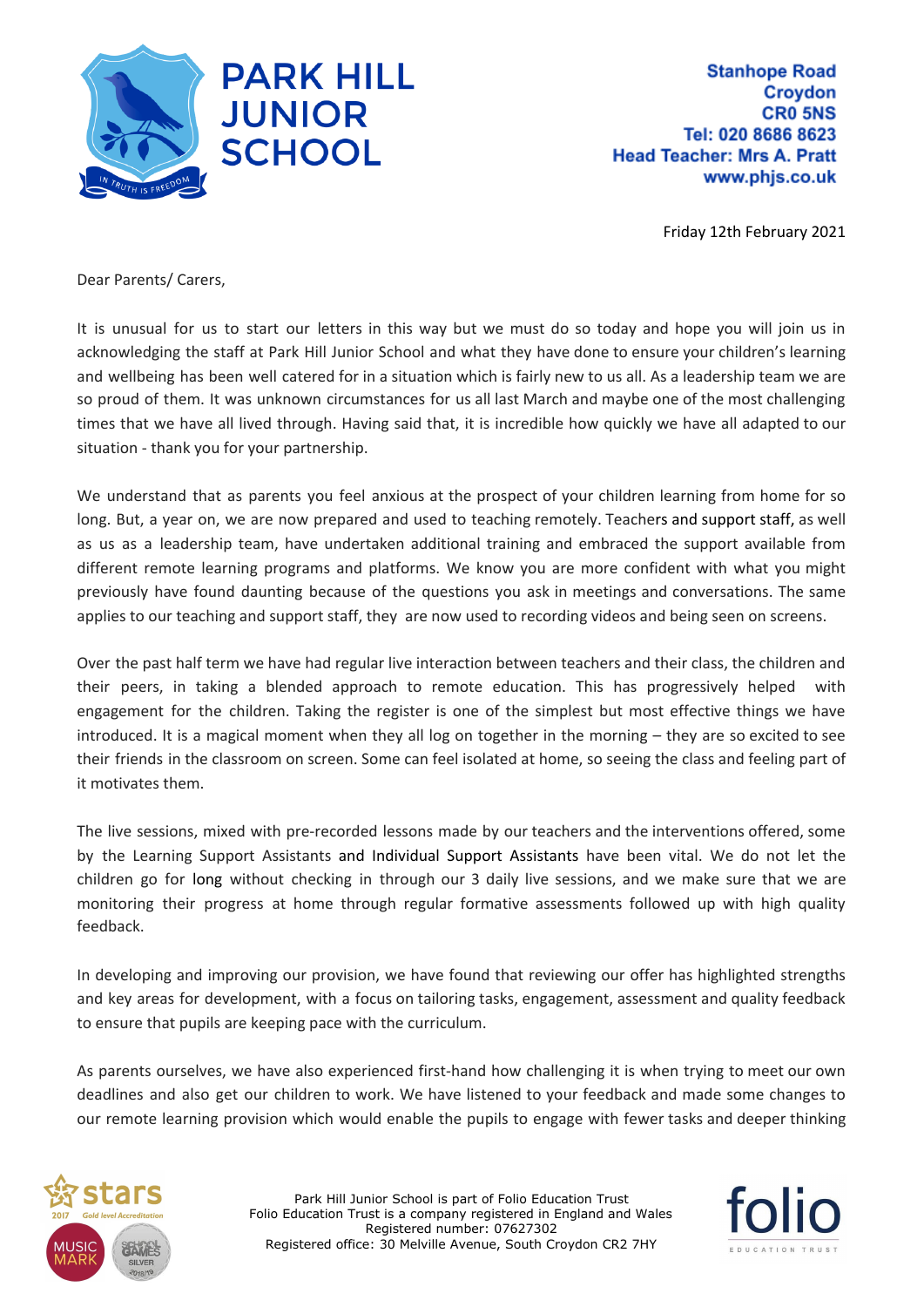through self marking. They will also have the opportunity to complete more tasks away from the screen as highlighted below.

Following feedback from pupils, parents and staff, we are making the following changes to our remote provision from Monday 22nd February:

Daily learning activities:

- Maths plus arithmetic 3 times a week
- **English**
- **Guided Reading**

One foundation subject daily. Each foundation subject will be set fortnightly and below is an example:

**Week 1:**

- Geography/History
- RE
- PE
- Computing
- Art/D.T.
- **Week 2:**
	- Science
	- Jigsaw (PSHE)
	- PE
	- **Music**
	- Spanish/French

We will be continuing with our three live sessions a day: registration, the morning drop in and a session at 3pm. All children will have plenary sessions on Monday, Tuesday and Thursday with their class; on Wednesday there will be a class assembly and Friday there will be a whole year group session so children can see their peers in the other classes. This change is following feedback from the children that they would like to have both class and year group sessions. We will continue to record all live sessions for safeguarding reasons, this is only for school records.

We have updated our suggested timetable for you, if you wish to use it. An A4 version can be downloaded from [here.](https://resources.finalsite.net/images/v1613120779/folioeducationcouk/vbaethf6vcalolvecjss/RemoteLearningTimetable-Feb2021.pdf)

|                | $9 - 9:30$                                                                                       | $9:30-10$                                                                                                     | $10-11$                    |                                                                                     | $11 - 12$                                                                                                                                                                                                                                                |                                                                                                  | $12-1$                                                                     |                         | $1 - 2$                                                                                  |                               | $2 - 3$                                                                                                                          |                                                                                                                                  | $3 - 3:15$                                                                                                                              |
|----------------|--------------------------------------------------------------------------------------------------|---------------------------------------------------------------------------------------------------------------|----------------------------|-------------------------------------------------------------------------------------|----------------------------------------------------------------------------------------------------------------------------------------------------------------------------------------------------------------------------------------------------------|--------------------------------------------------------------------------------------------------|----------------------------------------------------------------------------|-------------------------|------------------------------------------------------------------------------------------|-------------------------------|----------------------------------------------------------------------------------------------------------------------------------|----------------------------------------------------------------------------------------------------------------------------------|-----------------------------------------------------------------------------------------------------------------------------------------|
| Y3             | Live session<br><b>Registration</b><br>Introduction<br>of the day's<br>learning                  | <b>Reading</b><br>&<br>Physical<br>activity                                                                   | $10-10:15$<br><b>Break</b> | 10:15-11:15<br><b>Maths</b><br>(with pre-recorded<br>video - accessible all<br>day) | $11:15 - 11:45$<br><b>Guided Reading</b><br>(with pre-<br>recorded video<br>- accessible all<br>day)                                                                                                                                                     | $11:45 - 12:00$<br><b>Mathletics &amp;</b><br><b>TTRS</b>                                        | $12:00 -$<br>12:15<br>Live session<br>$-$ Drop in<br>session<br>(Optional) | $12:15 - 1:00$<br>Lunch | $1:00 - 2:00$<br><b>English</b><br>(with pre-recorded video -<br>accessible all day)     |                               | $2:00 -$<br>2:15<br><b>Break</b>                                                                                                 | $2:15 - 3:00$<br><b>Foundation Subjects</b><br>e.g. History/music/computing<br>(with pre-recorded video -<br>accessible all day) | $3:00 - 3:15$<br>Live session - Plenary<br>(Optional)<br>or Assembly on<br>Wednesday only or<br><b>Year Group Assembly</b><br>on Friday |
| <b>Y4</b>      | <b>Reading</b><br>$\mathcal{R}$<br>Physical<br>activity                                          | Live session<br><b>Registration</b><br>$\mathbf{R}$<br>Introduction<br>of the day's<br>learning               | 10-10:15<br><b>Break</b>   | 10:15-11:15<br><b>Maths</b><br>(with pre-recorded<br>video - accessible all<br>day) | $11:15 - 11:45$<br>٠<br><b>Guided Reading</b><br>(with pre-<br>recorded video<br>- accessible all<br>day)                                                                                                                                                | $11:45 - 12:00$<br>Live session-<br><b>Drop in session</b><br>(Optional)                         | $12 - 12:15$<br><b>Mathletics</b><br>& TTRS                                | $12:15 - 1:00$<br>Lunch | $1:00 - 2:00$<br>English<br>(with pre-recorded video -<br>accessible all day)            |                               | $2:00 -$<br>2:15<br><b>Break</b>                                                                                                 | $2:15 - 3:00$<br><b>Foundation Subjects</b><br>e.g. History/music/computing<br>(with pre-recorded video -<br>accessible all day) | $3:00 - 3:15$<br>Live session - Plenary<br>(Optional)<br>or Assembly on<br>Wednesday only or<br><b>Year Group Assembly</b><br>on Friday |
| <b>Y5</b>      | <b>Reading</b><br>$\mathbf{8}$<br>Physical<br>activity                                           | Live session<br><b>Registration</b><br>$\boldsymbol{\mathcal{R}}$<br>Introduction<br>of the day's<br>learning | 10-10:15<br><b>Break</b>   |                                                                                     | $11:45 -$<br>$10:15 - 11:30$<br>$11:30 - 11:45$<br>12:00<br><b>Mathletics</b><br>& TTRS<br>Live session<br>Drop in<br><b>Nika</b><br><b>Maths &amp; Guided Reading</b><br>ś<br>session<br>(with pre-recorded video -<br>(Optional<br>accessible all day) |                                                                                                  | $12:00 - 12:45$<br>Lunch                                                   |                         | $12:45 - 1:45$<br><b>English</b><br>(with pre-recorded<br>video - accessible all<br>day) | $1:45 - 2:00$<br><b>Break</b> | $2:00 - 3:00$<br><b>Foundation Subjects</b><br>e.g. History/music/computing<br>(with pre-recorded video - accessible<br>all day) |                                                                                                                                  | $3:00 - 3:15$<br>Live session - Plenary<br>(Optional)<br>or Assembly on<br>Wednesday only or<br><b>Year Group Assembly</b><br>on Friday |
| Y <sub>6</sub> | Live session<br><b>Registration</b><br>$\mathcal{R}$<br>Introduction<br>of the day's<br>learning | <b>Reading</b><br>&<br>Physical<br>activity                                                                   | 10-10:15<br><b>Break</b>   | 10:15-11:15<br><b>Maths</b><br>(with pre-recorded<br>video - accessible all<br>day) | $11:15 -$<br>11:30<br>Live session<br>- Drop in<br>session<br>(Optional)                                                                                                                                                                                 | $11:30 - 12:00$<br><b>Guided Reading</b><br>(with pre-recorded<br>video - accessible all<br>day) | $12:00 - 12:45$<br>Lunch                                                   |                         | $12:45 - 1:45$<br><b>English</b><br>(with pre-recorded<br>video - accessible all<br>day) | $1:45 - 2:00$<br><b>Break</b> | $2:00 - 3:00$<br><b>Foundation Subjects</b><br>e.g. History/music/computing<br>(with pre-recorded video - accessible<br>all day) |                                                                                                                                  | $3:00 - 3:15$<br>Live session - Plenary<br>(Optional)<br>or Assembly on<br>Wednesday only or<br><b>Year Group Assembly</b><br>on Friday |



Park Hill Junior School is part of Folio Education Trust Folio Education Trust is a company registered in England and Wales Registered number: 07627302 Registered office: 30 Melville Avenue, South Croydon CR2 7HY